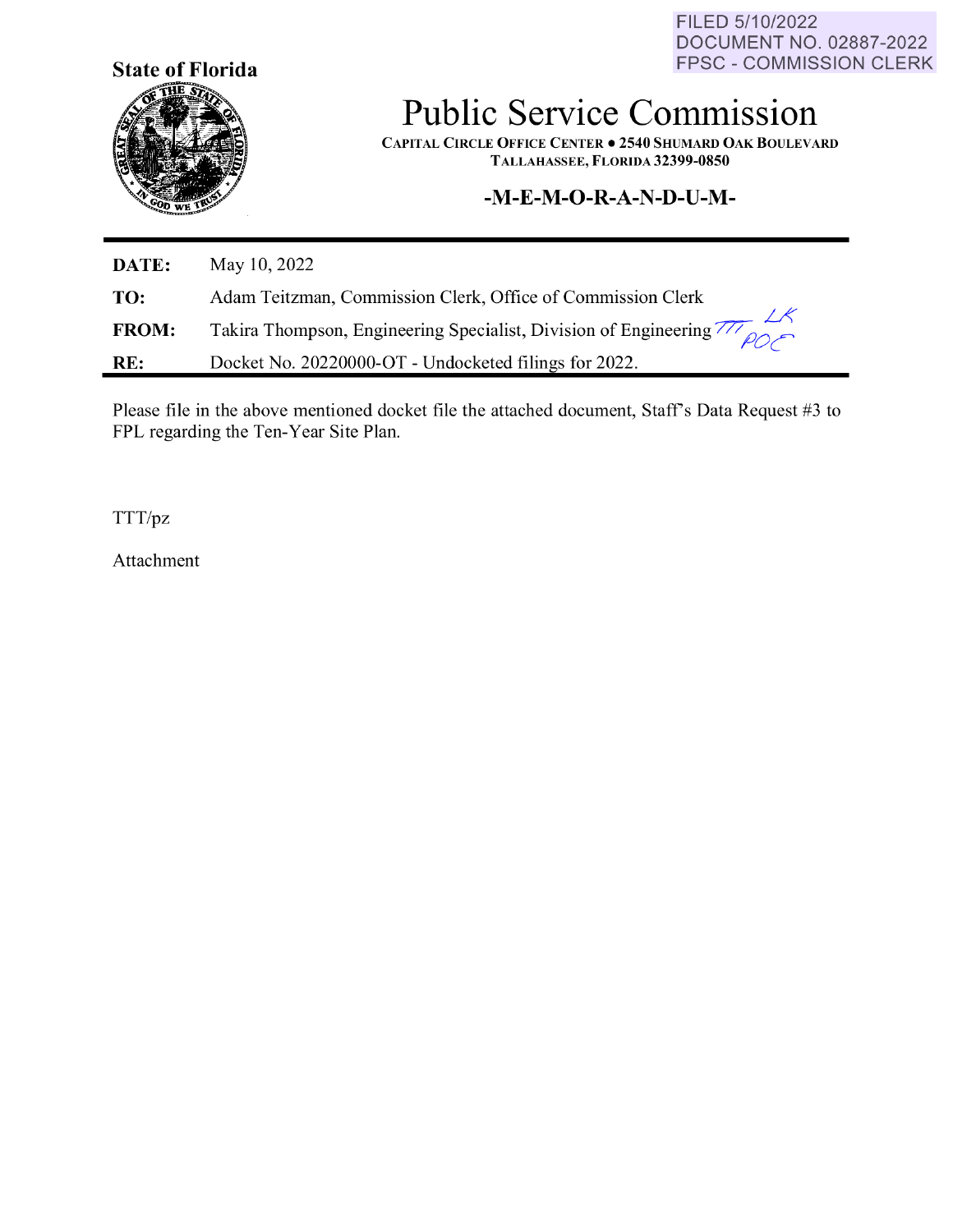| From:               | Patti Zellner                                                                                                                                                                 |  |  |
|---------------------|-------------------------------------------------------------------------------------------------------------------------------------------------------------------------------|--|--|
| To:                 | "mark.bubriski@fpl.com"                                                                                                                                                       |  |  |
| Cc:                 | "Nanci Nesmith@fpl.com"; "Lisa.Roddy@nexteraenergy.com"; "Richard.hume@fpl.com"; Phillip Ellis; Takira<br>Thompson, Donald Phillips, Laura King, Patti Zellner, Joann Parsons |  |  |
| Subject:            | DN 20220000-OT (Undocketed filings for 2022) Ten-Year Site Plan Review - Staff"s Data Request #3 to FPL                                                                       |  |  |
| Date:               | Tuesday, May 10, 2022 11:55:11 AM                                                                                                                                             |  |  |
| <b>Attachments:</b> | 2022 TYSP - Data Request #3.(to FPL).pdf                                                                                                                                      |  |  |
|                     | 2022 TYSP - Data Request #3.(to FPL).docx                                                                                                                                     |  |  |

May 10, 2022

Dear Mr. Bubriski,

Attached is Staff's Data Request #3 to FPL (in PDF and WORD format) for the Ten-Year Site Plan Review process. Please submit your responses to this data request to both the Florida Public Service Commission's (FPSC) Division of Engineering and the FPSC Office of Commission Clerk by following the instructions below:

## Submission to the FPSC Division of Engineering

- 1. Please email your responses to Donald Phillips and Takira Thompson by **Tuesday, May 24, 2022**.
	- a. Please submit all **narrative** and any **non-narrative** (if applicable) responses following their respective questions in a **single Microsoft Word** document, making sure to preserve question order.

Submission to the FPSC Office of Commission Clerk

- 1. Please convert and combine the responses sent to the FPSC Division of Engineering into a **single PDF** document.
- 2. Please electronically file this PDF document via the Commission's website no later than **Tuesday, May 24, 2022**.
	- a. Navigate to [www.floridapsc.com.](http://www.floridapsc.com/)
	- b. At the top of the page, hover the mouse cursor over the "Clerk's Office" tab.
	- c. Select from the drop-down menu "Electronic Filing Web Form."
	- d. Please complete the form, referencing "Docket No. 20220000-OT."
	- e. Attach to the form the PDF created in Step 1 as the "Primary PDF."
	- f. Submit the form.

If you have any questions, please contact Donald Phillips or Takira Thompson.

| Donald Phillips                 | Takira Thompson                 |
|---------------------------------|---------------------------------|
| Office: $(850)$ 413-6974        | Office: $(850)$ 413-6592        |
| Email: DPhillip@psc.state.fl.us | Email: TThompso@psc.state.fl.us |

Sincerely, Patti Zellner, Administrative Assistant Division of Engineering Phone: (850) 413-6208 Email: **[pzellner@psc.state.fl.us](mailto:pzellner@psc.state.fl.us)**

Enclosure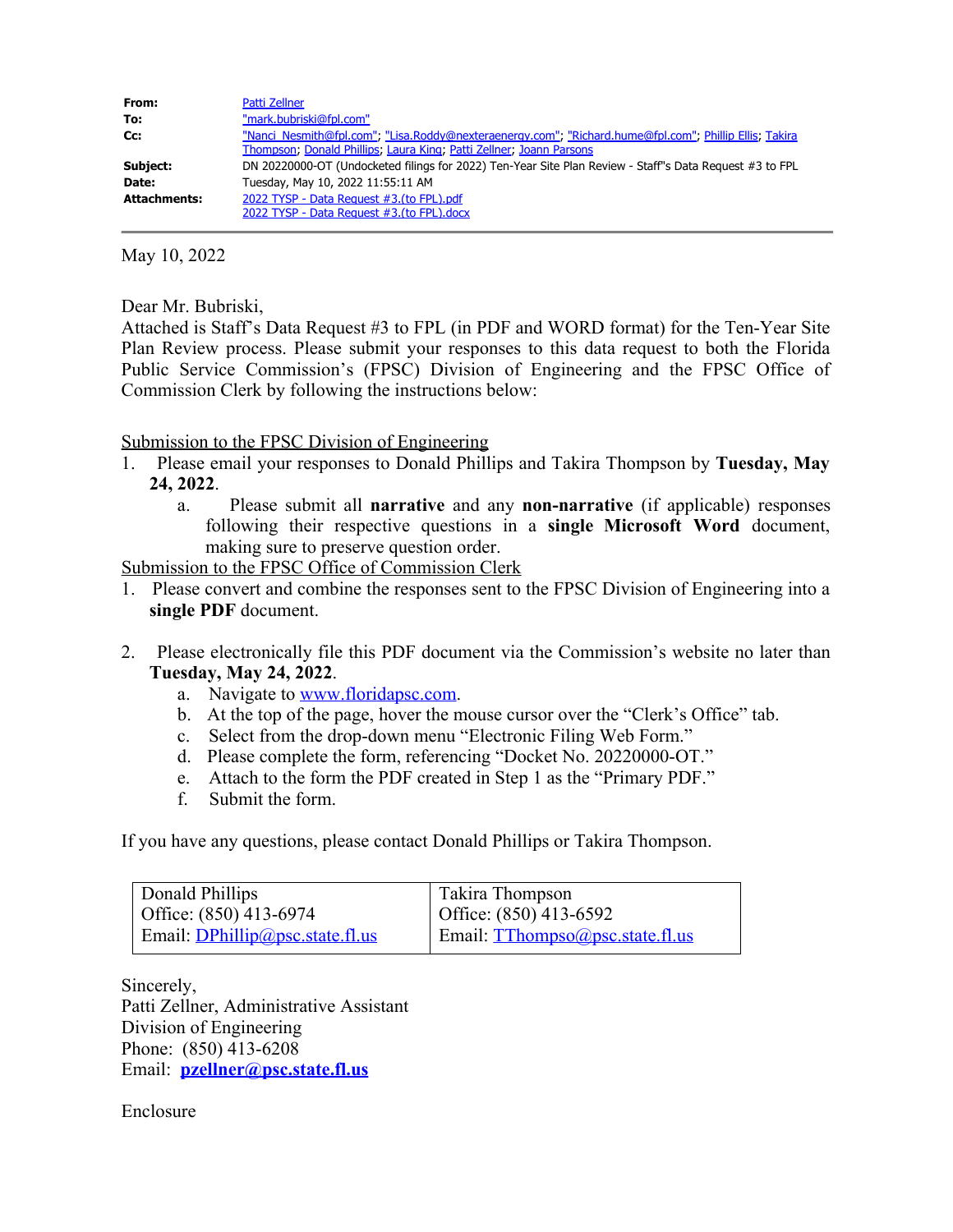cc: Office of Commission Clerk (20220000-OT – Undocketed filings for 2022)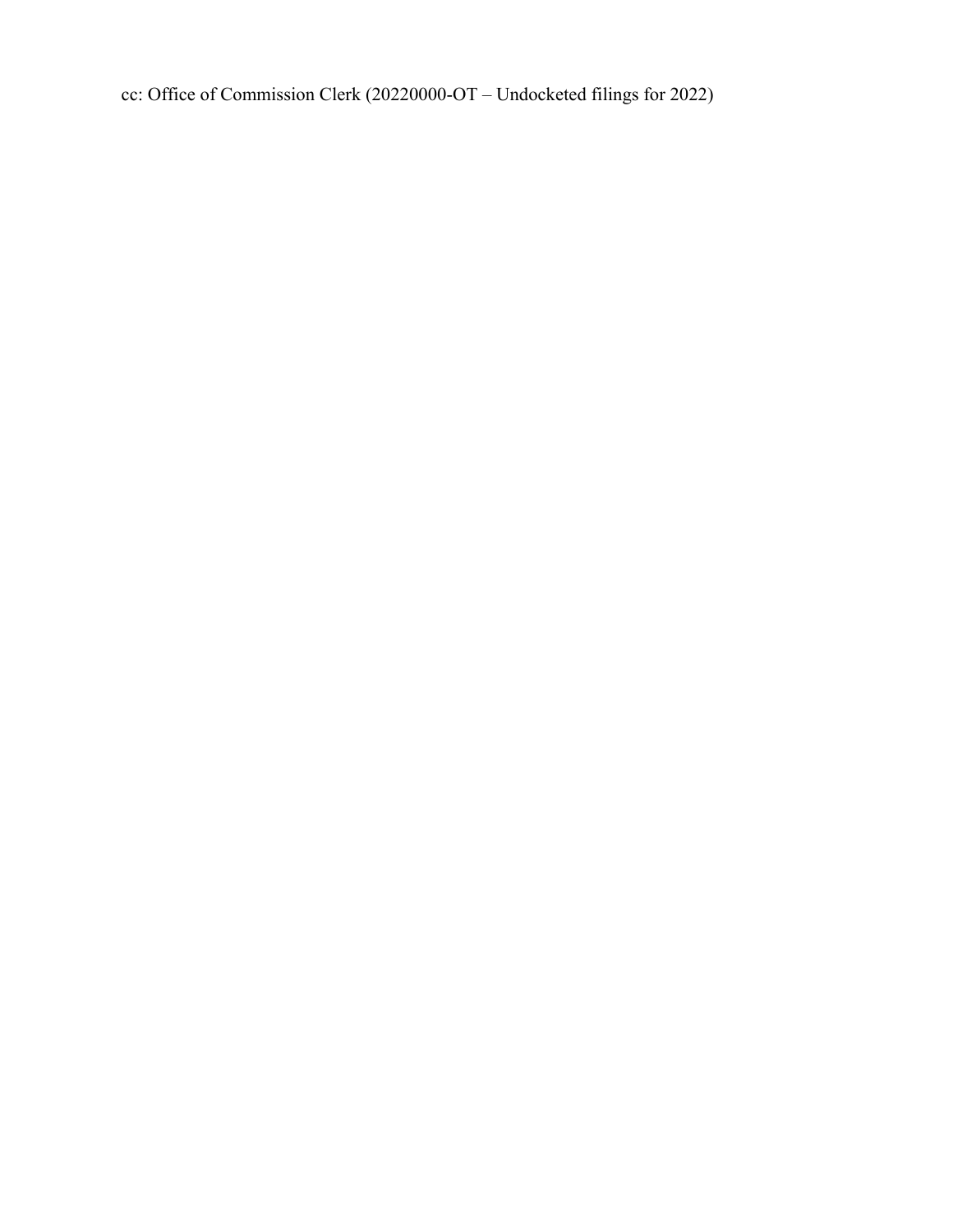1. Please provide all correspondence between Florida Power & Light (FPL or Utility) Company and FERC, NERC, and the FRCC regarding the 2021 Texas event and/or Florida's level of preparedness for similar winter weather conditions. As part of this response, please provide all press releases regarding FPL's system and preparedness level.

Please refer to FPL's 2022 Ten-Year Site Plan for the following questions.

- 2. Please refer to page 6.
	- a. Please define "extreme Winter event" as referenced to establish FPL's Recommended Plan. As part of this response, please indicate whether the extreme Winter event forecast is based on a single day with extremely low temperatures, or multiple days with extremely low temperatures.
	- b. The second paragraph, third sentence, reads "FPL experienced very high Winter loads in 1989 and 2010." Please provide a comparison of these two special winter events FPL experienced including, but not limited to, the minimum temperatures, heating degree hours (HDHs), daily peak demands, number of customer outages of varying durations, and the number of customers affected by blackouts.
	- c. Please provide all documentation used to determine the need to prepare for an extreme Winter event. This response should include any studies or reports completed, the scope and objective of any such study or report, direction from/presentations to management, etc., if any.
		- i. Were any probability studies conducted to determine the chance of an extreme Winter event occurring in the future? If not, please explain why. If so, please provide these studies.
- 3. Please refer to page 7.
	- a. Were either of the two steps discussed in the first paragraph incorporated following Order No. 22708, issued after the 1989 extreme Winter event? If not, please explain why not.
	- b. Please identify the dollar amount spent since FPL began the enhanced winterization of its generating units in 2021.
	- c. Will the backup fuel capabilities FPL intends to add at Manatee Unit  $3 \&$  Ft. Myers Unit 2 for extreme Winter events be accessible during the Summer as well in case of pipeline interruptions? If not, please explain why not.
		- i. Please explain if there are any environmental restrictions for burning backup fuel at any of FPL's generating plants.
	- d. Please identify the original retirement date and the anticipated retirement date for each of the five generating units the Utility intends to delay retirement of. As part of this response, please identify the cost for delaying retirement of each unit, the total amount of additional Winter capacity (megawatts (MW)) each unit is expected to provide, and how quickly each unit can be ready for Winter service.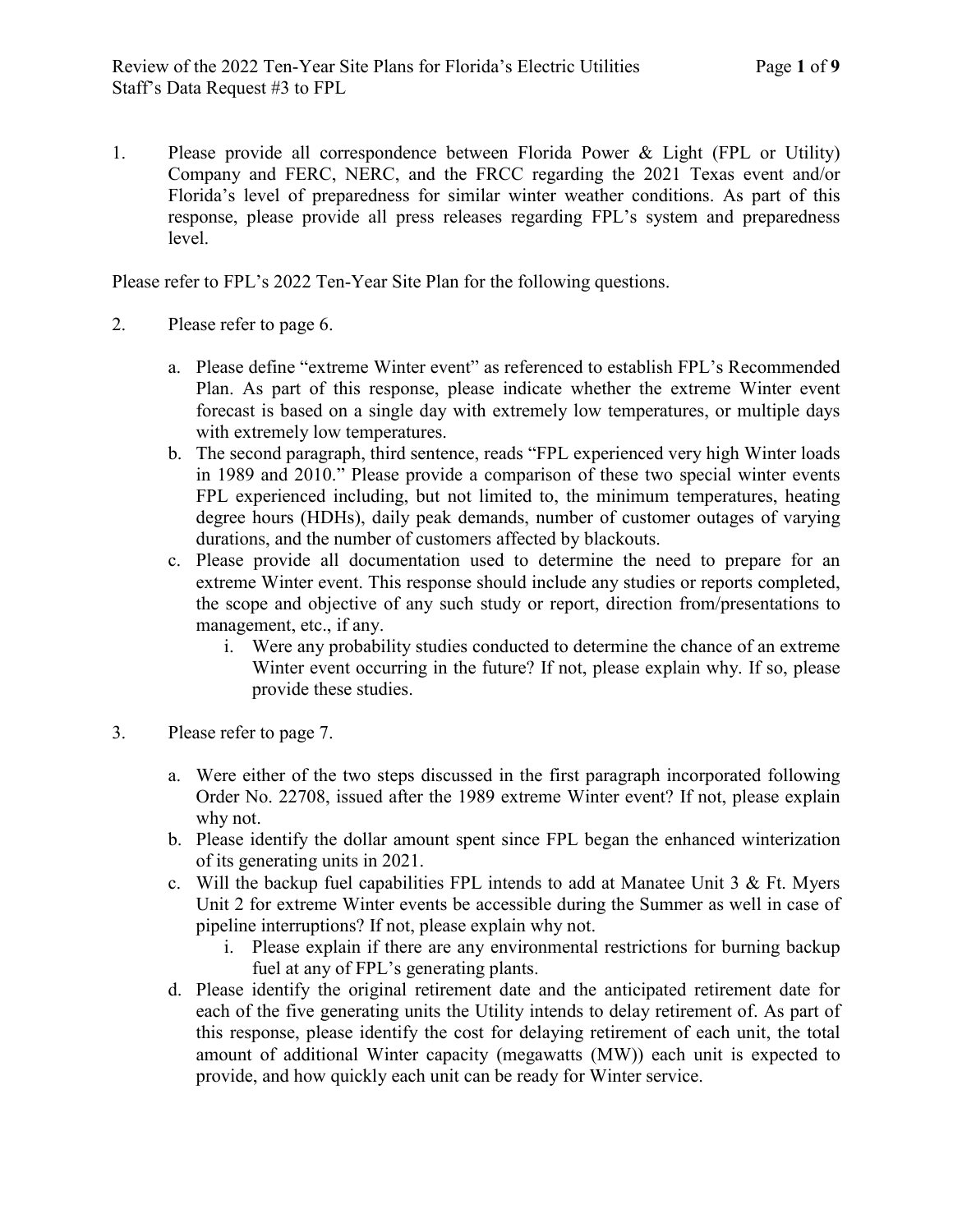- i. Will each unit remain in retirement if FPL's Business As Usual Plan is deemed suitable for planning purposes? If not, please explain why.
- e. Please identify what will be included in and the cost associated with the "upgrade packages" for some of FPL's existing combined cycle generating units.
- 4. Please refer to page 8.
	- a. Please identify all activities included in FPL's Recommended Plan that the Utility does not intend to complete if its Business As Usual Plan is deemed suitable for planning purposes.
	- b. Please refer to Table ES-1 for the following questions.
		- i. Is the table based on FPL's 2022 Business As Usual Plan? Please explain.
		- ii. Please explain in detail how the projected number of customer outages were derived for each year in the forecasting horizon. As part of this response, please indicate whether these values are before or after load management and interruptible service are accounted for, provide the total number of MW associated with these outages, and identify how many 30 minute outages were accounted for each customer/whether or not there are any repeats.
		- iii. Please describe the forecasting technology, approach and model(s) used.
		- iv. Please discuss all the underlying assumptions and the selection of input variables used to arrive at the projections.
		- v. Please discuss the forecasting model(s) used to project customer outages. If they are statistical model(s), please provide the data series of the dependent variable, including also the predicted data series resulting from the model, as well as the forecast data for the dependent variable and the independent variables.
- 5. Please refer to page 11. Does FPL intend to reevaluate projected demand-side management reductions for the years 2025 through 2031 if the Recommended Plan is found suitable? If not, please explain why.
- 6. Please refer to page 21.
	- a. Please explain why the Utility decided to begin incorporating batteries in 2027.
	- b. Please provide the critical date for FPL to determine whether or not to build the first batteries in 2027. As part of this response, please explain if the decision to build batteries can occur later than 2022.
	- c. Please explain if FPL has identified any potential operational or other concerns associated with batteries during multi-day outage events, such as loss of tax credits when recharging from non-renewable sources. If so, please list and describe these concerns.
- 7. Please refer to pages 21 through 22. Please verify that there are no changes to the retiring of units through 2025 between FPL's Recommended and Business As Usual Plans.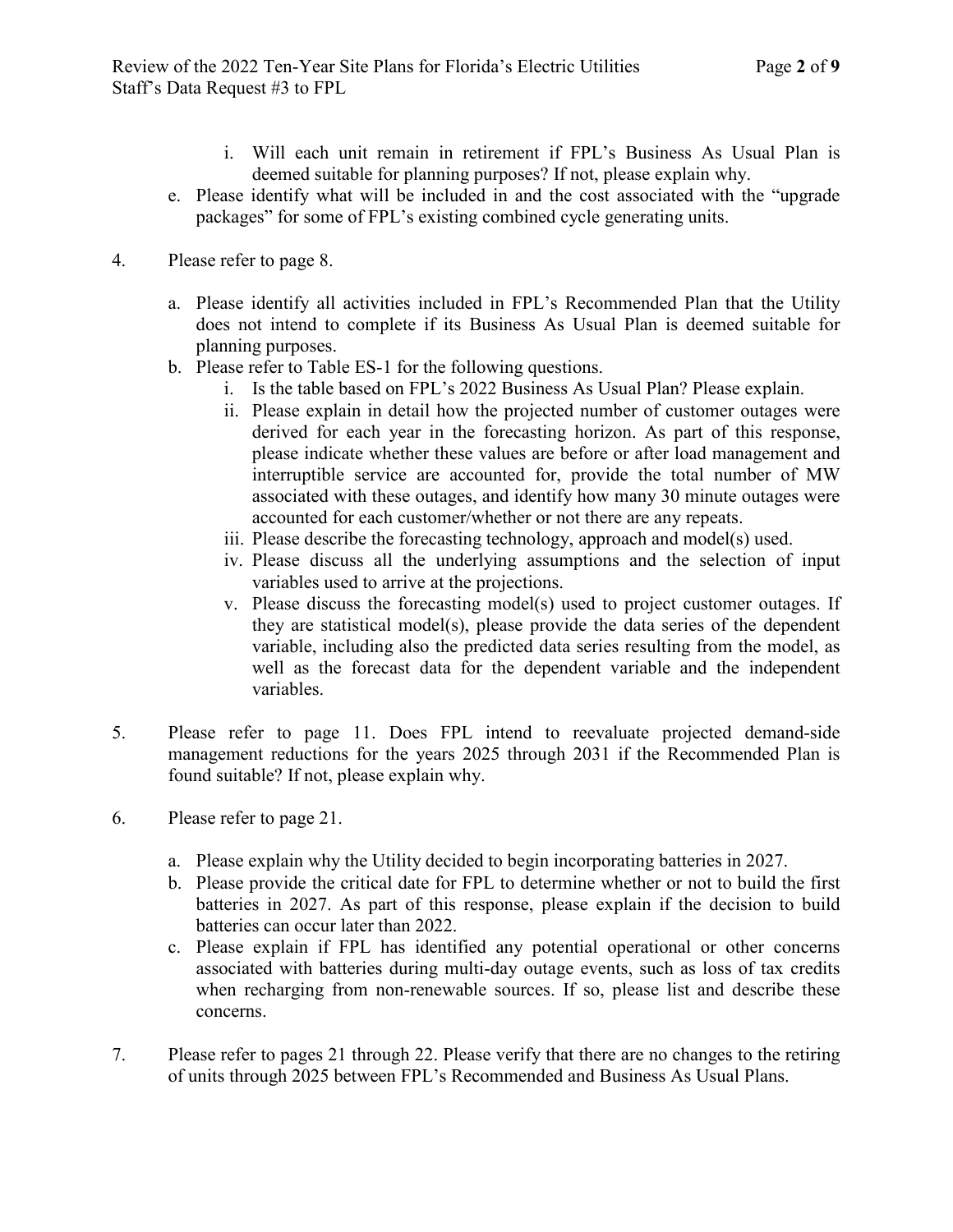- 8. Please refer to pages 34 and 90.
	- a. Please explain why the Exelon Generation/Hillabee plant and Rainbow Energy/Oleander PPA (Winter 2022 PPAs) contracts were entered into for the Winter of 2021-2022. As part of this response, please explain if these contracts were entered into due to extreme weather concerns. If not, please explain why.
		- i. If these contracts were entered into due to extreme weather concerns, please explain how FPL determined that these assets would be capable of providing capacity during an extreme Winter event.
		- ii. Were the Exelon Generation/Hillabee plant PPA resources and/or the Rainbow Energy/Oleander plant PPA resources necessary in meeting FPL's Winter 2021/2022 load?
	- b. Please explain the discrepancy between the 320 MW Rainbow Contract and the 310 MW Oleandar Plant PPA.
	- c. For each of the Winter 2022 PPAs, please provide at a minimum: the cost of the contract, cost per MW of the contract, and the term length of the contract.
		- i. For each PPA, how much, if any, energy did FPL receive during the term? As a part of this response please detail whether the PPA delivered energy during the winter peak
	- d. Please detail the timeline leading to FPL entering into each of the Winter 2022 PAAs. This timeline should include at a minimum: when FPL identified the need, when FPL began its internal approval process, when FPL began the bidding process, and when FPL entered the agreement.
	- e. Please explain how FPL chose each of the Winter 2022 PPAs. This response should include an explanation of the bidding process, the number of bids FPL received, and how FPL determined that each PPA was the most cost-effective PPA.
	- f. Please detail the number of bids FPL received, if any, in the process that resulted in the Winter 2022 PPAs
	- g. How did FPL determine that the Winter 2022 PPAs were the most cost effective way to meet the projected Winter 2021/2022 load?
	- h. Did FPL explore alternatives to meeting the needs besides the Winter 2022 PPAs? If so, please detail the alternatives that FPL explored.
	- i. Explain if FPL considered the Winter 2022 PPAs necessary on a reserve margin basis. If so, please explain why FPL would consider them necessary given the lower values assumed in the later years of FPL's recommended plan.
- 9. Please refer to page 57.
	- a. In second full paragraph, 1., please identify the threshold temperatures used to determine the HDHs and cooling degree hours (CDHs) for the respective residential, commercial, and industrial energy models. Please explain whether these thresholds are the same as those that were used in previous TYSPs.
	- b. In third full paragraph, referring to the statement "[t]he temperatures for each weather station are weighted based on the energy sales associated with that region," please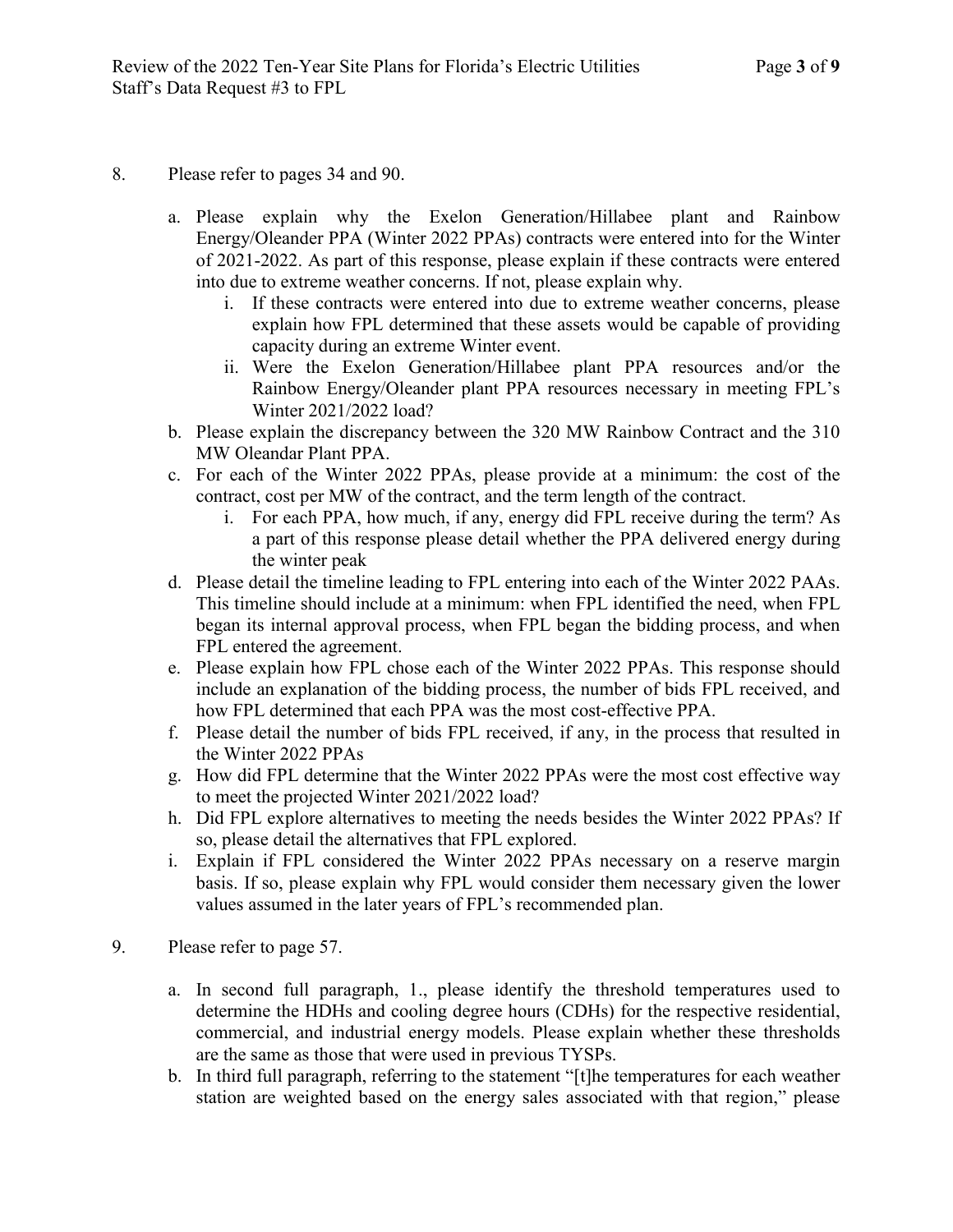explain if the "energy sales" are the actual data through 2021; and whether the "weight" associated with each weather station is updated annually and thus reflects 2021 energy sales by region in this TYSP.

- 10. Please refer to the statistical customer forecasting models discussed on page 58.
	- a. Please identify all the input variables used in each model.
	- b. Please identify, with explanation, how many years of input data were used for the development of each model.
- 11. Please refer to page 62.
	- a. Please elaborate on the "energy efficiency variable." Is it a binary variable?
	- b. Please elaborate on "[t]he estimated impacts from code and standards are based on the energy efficiency variables in the respective energy models."
- 12. Please refer to page 63.
	- a. Please detail the derivation of the projected private solar-caused NEL reduction, in the amount of 4,000 gigawatt-hour (GWh) by 2031, vs. 2,000 GWh by 2030 projected in FPL's 2021 TYSP. Please also explain the reasons or causes for the significant difference.
	- b. Please provide FPL's latest private solar forecasts (the respective annual customer numbers by class and the annual solar energy generation by class) in MS Excel format. Please also identify the associated assumptions and forecasting model(s) utilized with specifications of the input variables and forecasting method employed.
- 13. Please refer to page 64 for the following questions regarding the energy-efficiency codes and standards (EECS).
	- a. Please explain why the impact of the EECS on the Summer peak load is significantly higher than that on the Winter peak load.
	- b. FPL's 2022 TYSP projected that the cumulative impacts from the EECS will effectively reduce the Summer peak by approximately 19% by 2031, vs. 17% by 2030 which was projected in the 2021 TYSP. Please explain the reason and/or causes for the increased projections.
	- c. Please detail the derivation of the projected EECS-contributed Summer peak reduction, in the amount of 1,640 MW approximately by 2031.
- 14. Pages 65 through 66 read:

For the second step of the process [of determining peak demand under conditions of extreme weather], the P50 normal weather peak loads were then adjusted to reflect the additional load associated with the difference in normal weather versus the actual weather conditions experienced in December 1989. Two multiple linear regression models were developed, one each for the FPL and Gulf legacy areas, using historical daily peak loads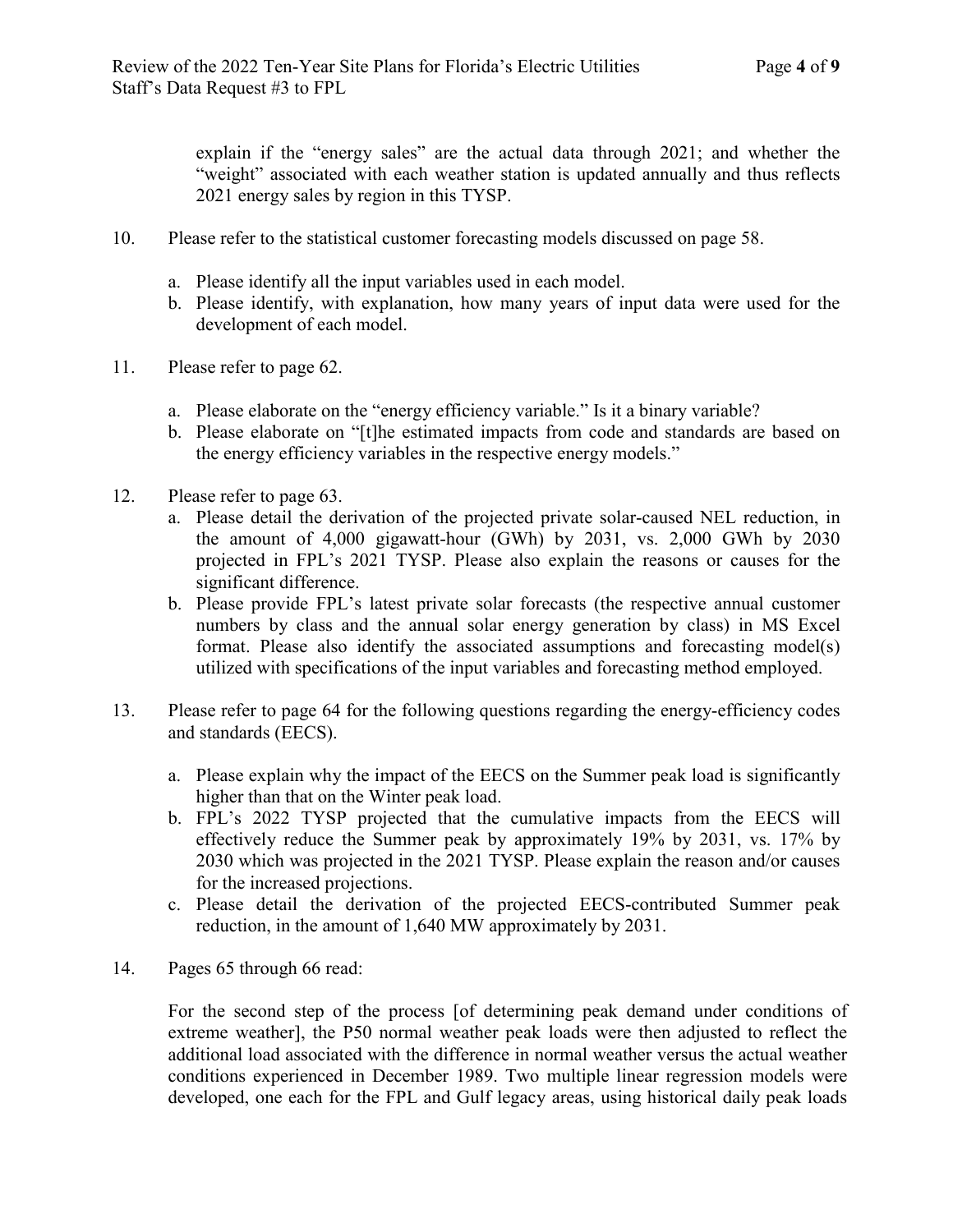for those days with heating load and weather variables that are consistent with those utilized in the normal weather peak load models.

- a. Was the 1989 weather event the most extreme winter weather event Gulf legacy area has had historically? If not, what was it?
- b. Please identify all the assumptions and source of the data used in the development of the multiple linear regression models. Clearly identify the source dates of each data series.
- c. Please identify and describe all dependent and independent variables in each of these regression models.
- d. In MS Excel format, please provide for each model: (1) the data series of the dependent variable, including also the predicted data series resulting from the regression; (2) the forecast data for the dependent variable and the independent variables.
- e. Please explain how FPL validated these regression models.
- f. Please explain how FPL expects to evaluate the accuracy of its forecasts resulting from these regression models.
- g. Please elaborate on "using historical daily peak loads for those days with heating load and weather variables that are consistent with those utilized in the normal weather peak load models." As in, please clarify with explanation the following:
	- i. "those days,"
	- ii. the specific date/period of the "historical daily peak loads" utilized,
	- iii. the specific date/period of the "heating load" utilized,
	- iv. the specific date/period of the "weather variables" utilized.
- h. Please elaborate on "[t]his was done by developing multiple linear regression models based on historical daily data for those days with heating load." As in, please clarify with explanation for the following:
	- i. the specific date/period of the "historical data,"
	- ii. "those days,"
	- iii. the specific date/period of the "heating load" utilized.
- i. What is FPL's basis for relying upon an extreme weather assumption (December 1989), in conjunction with historical normal load profiles, to model Winter Peak demand, and to use such models to prepare its annual Winter Peak demand forecast, thereby replacing the normal weather assumption FPL has traditionally relied upon to prepare its models and forecasts for generation planning?
- j. Please provide all documents FPL relied upon supporting the need for FPL's second step in its two step approach to modelling its Winter Peak load.
- k. Please identify any other utility(ies) known to FPL which rely upon extreme weather assumptions to prepare its models and forecasts of Winter Peak Demand for purposes of preparing its primary recommendation for generation planning to regulatory authorities.
- l. If applicable, please identify any generation planning orders or decisions, known to FPL and issued by regulatory authority (ies), that were supported by utilities' winter peak demand forecasts prepared using models and forecast data based on extreme weather assumptions.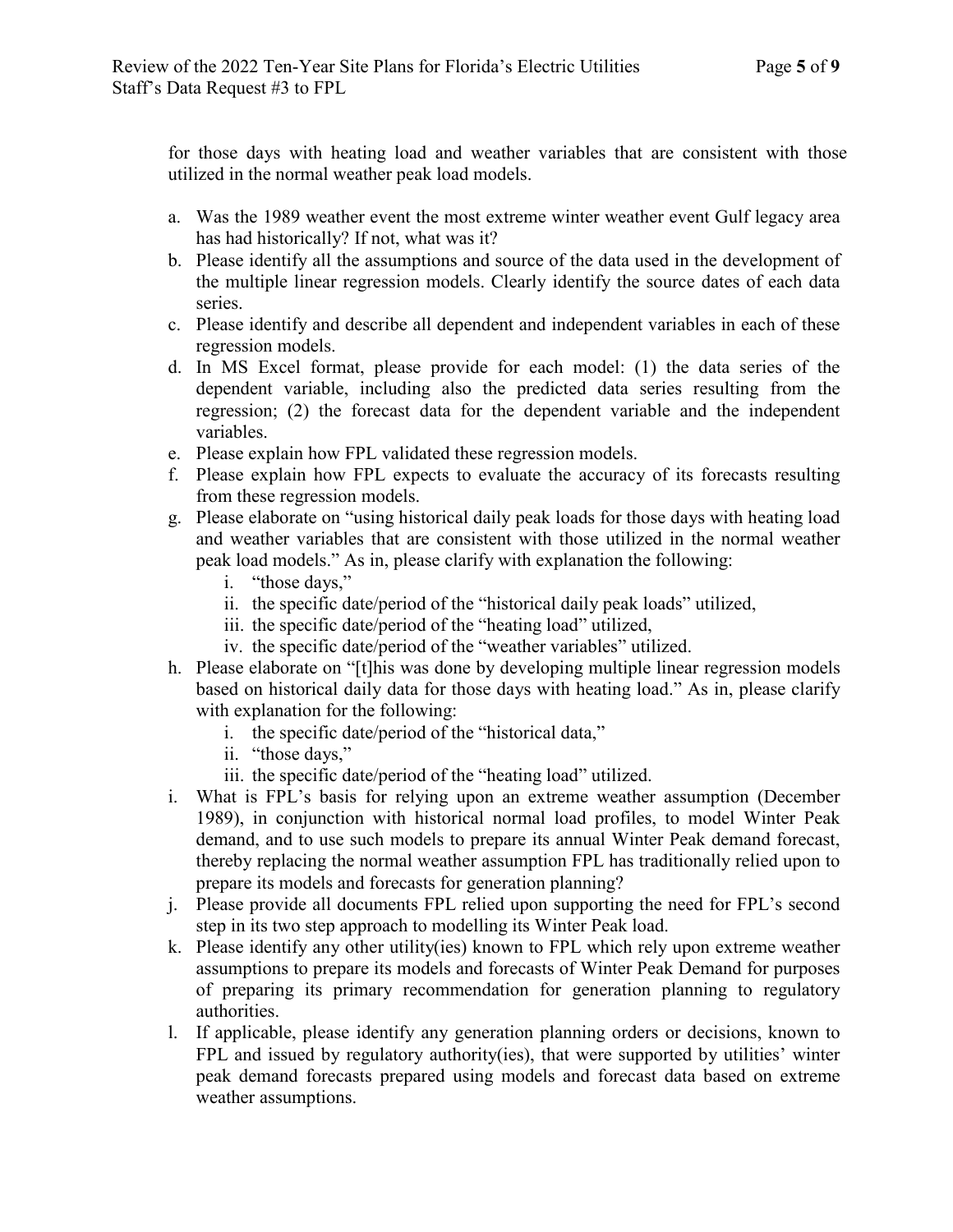- m. Did FPL consider any models and/or methodologies for representing extreme winter weather impacts to its Winter Peak Demand forecasts other than the method described under the heading "System Winter Peak?" If so, please provide a description of all such models and/or methodologies and provide all related supporting documents.
	- i. If FPL did consider other models or methodologies, please explain why such models/methodologies were ultimately not proposed by FPL in its 2022 TYSP.
	- ii. If FPL did not consider other models or methodologies, please explain why not.
- 15. Please refer to page 66, which states that rationale for FPL's extreme weather winter peak demand forecasting approach using normal weather are inadequate for estimating peak demand under extreme weather such as occurred in December 1989.
	- a. Is FPL's recommendation to rely upon its extreme weather winter peak demand forecast based on an assumption that all, or nearly all, customer interruptions due to extreme winter weather in the future should be prevented?
	- b. If the answer to question (a) is affirmative, please explain why FPL has made this assumption.
- 16. Please refer to page 70, Business as Usual Case P50 Winter Forecast Schedule 2.1, Column (9) Commercial Average kWh Consumption Per Customer. Please explain the reasons or causes for the projected steady annual reduction in projected consumption per customer throughout the forecasting horizon.
- 17. Please refer to page 71, Schedule 2.2 FPL History of Energy Consumption, Column (12) Industrial Average kWh Consumption Per Customer. Please explain the reasons or causes for the 2021 annual reduction in projected consumption per customer, from 259,969 kWh in 2020 to 247,894 kWh in 2021, or 1.2 percent approximately.
- 18. Please refer to page 72, Business As Usual Case P50 Winter Load Schedule 2.2 Forecast of Energy Consumption, Column (12) Industrial Average kWh Consumption Per Customer. Please explain the reasons or causes for the projected reductions in projected consumption per customer in 2022 and 2023.
- 19. Please refer to pages 77 and 78.
	- a. Please refer to Schedule 3.2 FPL History of Winter Peak Demand, Column 10, and Schedule 3.2 – Forecast of Extreme Winter Peak Demand, Column 10. Please explain why FPL anticipates an increase in Net Firm Demand from 14,993 MW in 2021 to 30,270 MW in 2022.
	- b. Please refer to page 181, Schedule 7.2, Column 9. Please explain the discrepancy in the values between Schedule 7.2, Column 9, and Schedule 3.2 – Forecast of Winter Peak Demand, Column 10.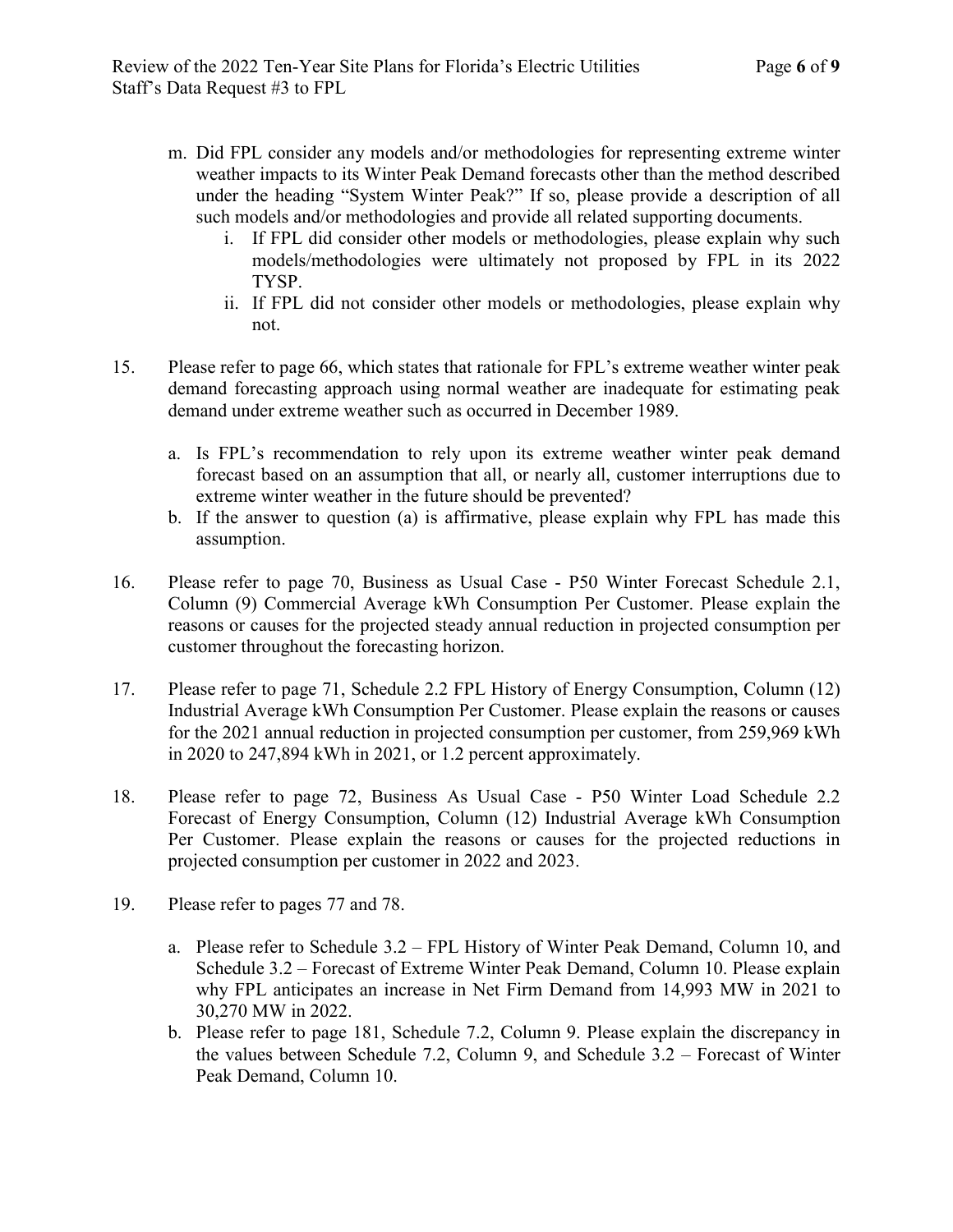- 20. Please refer to page 78, Schedule 3.2 Forecast of Extreme Winter Peak Demand, Columns 6 and 7. Please explain how these values were determined, and why these values are increasing annually.
- 21. Please respond to the following questions regarding the table below. The table compares FPL's Business As Usual Plan for Winter Peak Demand Forecast versus FPL's Extreme Winter Peak Demand Forecast for the ten year time horizon contained in FPL's 2022 TYSP, using the data appearing on FPL 2022 TYSP, page 78, Schedule 3.2.
	- a. Is the annual difference between FPL's Extreme Winter Demand Forecast and its Business as Usual Winter Peak Demand Forecast, shown in the last two columns of the table (i.e. 9,107 MW to 10,365 MW, or approximately 43 percent annually) an accurate representation of the increase in Winter Peak demand which FPL is requesting the Commission to recognize for planning purposes relative to what FPL would have requested using normal weather assumptions similar to that used in prior years?
	- b. In recommending its 2022 Extreme Winter Peak Demand forecast, does FPL believe that an extreme winter event such as that of December 1989 is expected to occur with approximately the same frequency as in the past? If not, please explain any change in frequency expected and provide all relevant support.
	- c. Is it correct that FPL has prepared past Winter Peak Demand models and forecasts with the expectation of minimizing its forecast error rate, in an attempt to drive forecast peak demand error rate to be as close to zero as possible?
	- d. How does FPL believe its winter peak demand forecast error rate will be impacted by its use of the proposed Extreme Weather Forecast for Winter Demand?
	- e. For years in which normal weather prevails, does FPL anticipate that its average forecast error associated with its Extreme Weather Forecast for Winter Demand would be approximately 43 percent (the difference between FPL's normal weather and extreme weather demand forecasts)? Please explain why or why not?
	- f. If FPL does expect that its forecast error associated with its Extreme Weather Forecast for Winter Demand will approximate 43 percent for those years in which normal weather prevails, please explain why such a result would be acceptable from a regulatory perspective in Florida.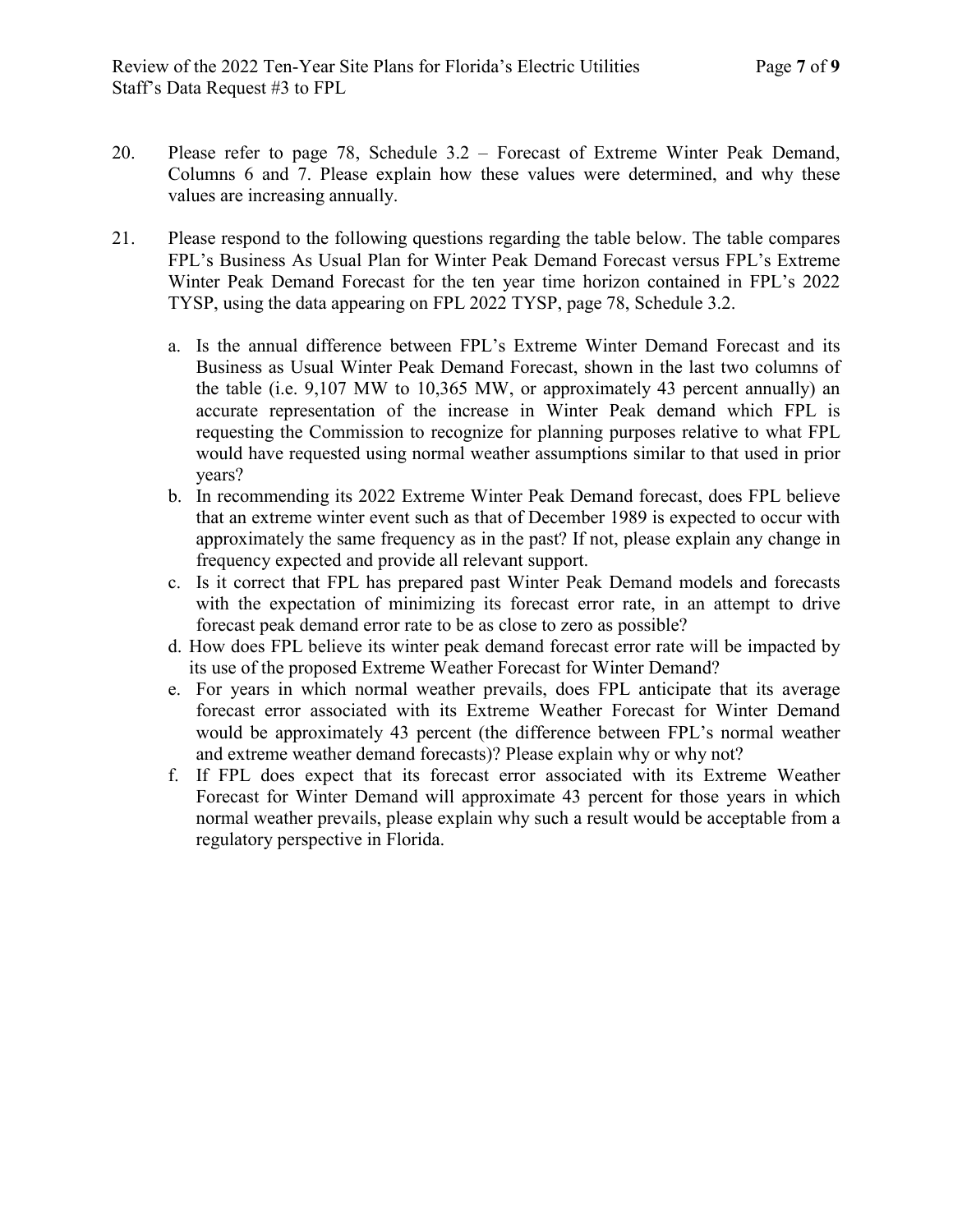| Table 1: FPL Winter Peak Demand Forecasts Comparison |                                        |                                             |            |            |  |  |  |
|------------------------------------------------------|----------------------------------------|---------------------------------------------|------------|------------|--|--|--|
|                                                      | FPL's Recommended                      | FPL's Business as Usual                     |            |            |  |  |  |
|                                                      | - Extreme Winter<br>Plan               | Plan - P50 Winter                           | Difference |            |  |  |  |
| Year                                                 |                                        | Net Firm Demand (MW)* Net Firm Demand (MW)* | (MW)       | Percentage |  |  |  |
| 2022                                                 | 30,270                                 | 21,163                                      | 9,106      | 43.0%      |  |  |  |
| 2023                                                 | 30,783                                 | 21,527                                      | 9,256      | 43.0%      |  |  |  |
| 2024                                                 | 31,312                                 | 21,894                                      | 9,418      | 43.0%      |  |  |  |
| 2025                                                 | 31,675                                 | 22,121                                      | 9,554      | 43.2%      |  |  |  |
| 2026                                                 | 32,125                                 | 22,438                                      | 9,687      | 43.2%      |  |  |  |
| 2027                                                 | 32,494                                 | 22,673                                      | 9,821      | 43.3%      |  |  |  |
| 2028                                                 | 32,938                                 | 22,982                                      | 9,956      | 43.3%      |  |  |  |
| 2029                                                 | 33,406                                 | 23,318                                      | 10,088     | 43.3%      |  |  |  |
| 2030                                                 | 33,844                                 | 23,632                                      | 10,212     | 43.2%      |  |  |  |
| 2031                                                 | 34,364                                 | 23,999                                      | 10,364     | 43.2%      |  |  |  |
|                                                      | *Source: FPL's 2022 TYSP, Schedule 3.2 |                                             |            |            |  |  |  |

- 22. Please refer to page 86.
	- a. Please explain why the Utility decided that batteries were the best option for resource planning.
	- b. Please explain what alternatives, other than batteries, were considered in resource planning. As part of this response, please explain if combustion turbines were considered.
	- c. Please provide a detailed cost comparison of FPL's Recommended Plan to its Business As Usual Plan. As part of this response, please identify the annual and cumulative present value revenue requirement, and the estimated residential bill impact for each plan.
- 23. Please refer to page 96.
	- a. Please provide a similar summary of larger resource additions/retirements for FPL's Business As Usual Plan.
	- b. Please explain the benefit that FPL expects battery storage to provide for the immediate extreme weather conditions that FPL is planning for if the first battery is not anticipated to be in service until 2027.
- 24. Please refer to page 179.
	- a. Please refer to Schedule 7.2, Column 2. Please identify the annual MW of solar for 2022 through 2031.
	- b. Please refer to page 181, Schedule 7.2, Column 2. Please explain the discrepancy between 2022 through 2025 in Schedule 7.2 for the Recommended Plan and the Business As Usual Plan.